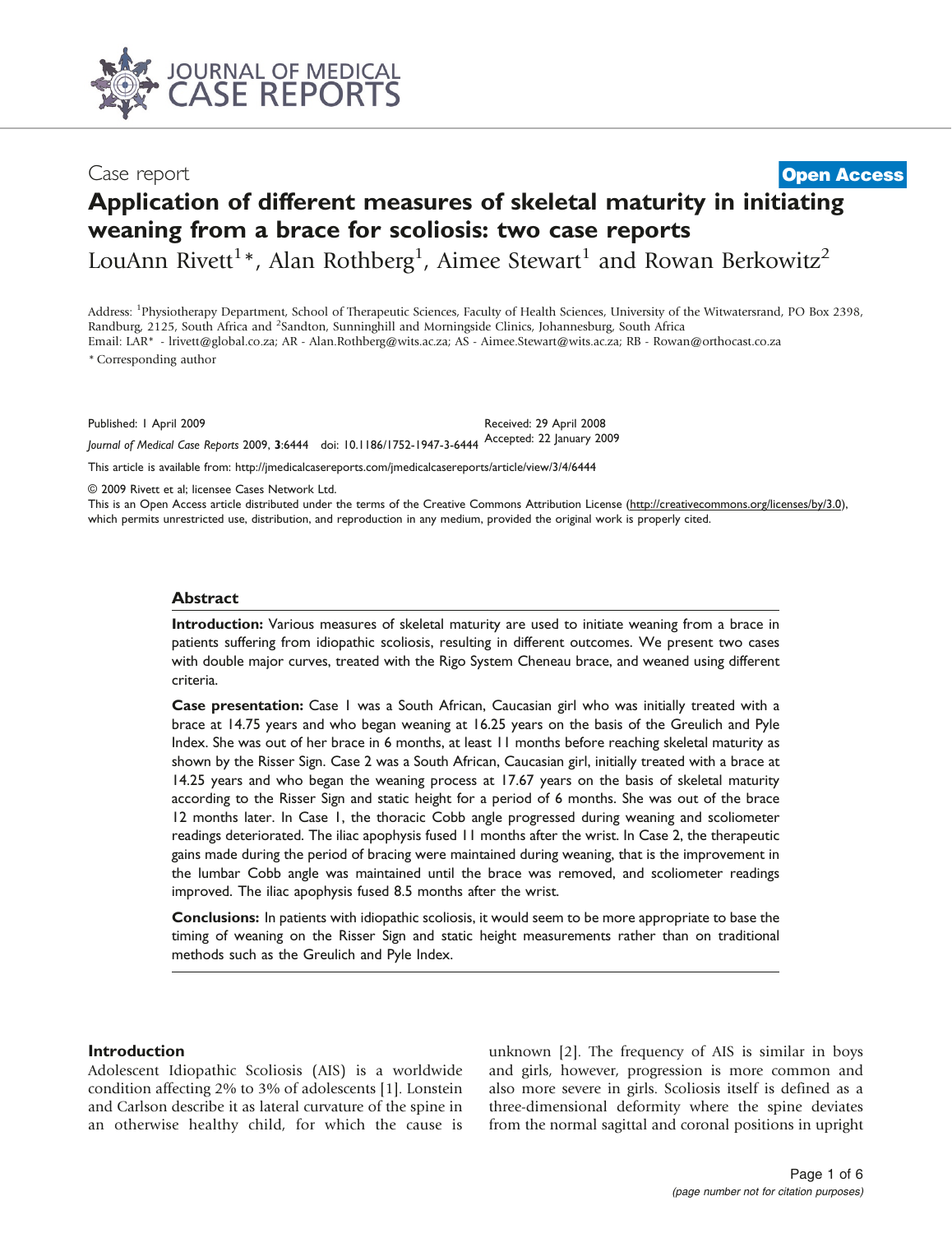posture, with the potential to develop into a fixed and unbalanced posture [\[3\]](#page-4-0). Kotwicki et al. go further to say that scoliosis is a three-dimensional deformity of the spine and of the trunk [[4](#page-4-0)].

In South Africa, management of adolescents with AIS is usually directed by an orthopaedic surgeon, with referral to other disciplines for investigation and supportive care. The physiotherapist plays a leading role in terms of the latter, but from the perspective of one (LR) who has undergone specialised training and has treated some 170 affected adolescents over a period of 20 years, there remain some vexing questions. In the vast majority of cases, it will be the orthopaedic surgeon who will recommend if or when bracing is required, and will also determine the need for, and timing of, corrective surgery. While there are various bracing options, the system that is consistently used within the abovementioned group of 170 patients is the Rigo System Cheneau (RSC) brace. A full understanding of the technical rationale for using this brace requires an understanding of the three-dimensional nature of AIS deformities, and the clinical measurements involved (Table 1).

The RSC brace is used particularly to prevent progression of Cobb angles >20 degrees and to reduce the extent of deformity, with the ultimate goal of minimising the number of patients requiring corrective surgery [[9](#page-4-0)] (generally regarded as being necessary with Cobb angles > 50 degrees in skeletally-mature patients and >40 degrees in the immature [\[5](#page-4-0), [9\]](#page-4-0)). Progression is a difference of greater than 5 degrees between two X-rays, and is used to document that a curve has deteriorated or improved [[7\]](#page-4-0). Furthermore, in contrast to other braces, the RSC brace

addresses the rotational component of scoliosis, and it not only works through compression, but also exploits the lung and breathing mechanics. The RSC brace corrects frontal and sagittal alignment in a three-dimensional way, with correction achieved through distortional forces. Breathing mechanics produce the necessary internally active forces, pushing out the sunken areas of the trunk as well as the sunken spine. The brace addresses, and is used to correct, the 15 curve patterns that make up the Rigo classification of scoliosis curves [\[10\]](#page-4-0).

Despite the scientific rationale for bracing, there is still controversy as to the effectiveness of the procedure. Reliable estimates of the effectiveness of bracing have been problematic, largely because of variation in brace type and lack of standardisation in application [\[11\]](#page-4-0). In patients referred for bracing, a phased weaning process commences at the point at which the orthopaedic surgeon decides that skeletal maturation is complete. However, there is also debate and variation around this latter aspect of AIS management, with proponents of comprehensive assessment of maturity concerned that premature weaning may negate any beneficial effects of bracing.

The diagnosis of skeletal maturity is essentially based on radiological investigations. Radiologists in South Africa appear to rely mostly on the index devised by Greulich and Pyle for bone age assessment. Many orthopaedic surgeons wean their AIS patients on the basis of this index, which uses 'atlas matching' of an X-ray of the left wrist to assess bone age and skeletal maturity [[12\]](#page-4-0). An alternative method of assessing skeletal maturity, using X-rays of the left wrist and hand, is that of Tanner and Whitehouse [\[13\]](#page-4-0). This method uses a point-scoring system instead of

|  |  | Table 1. Conventional clinical measurements used in the management of AIS patients |
|--|--|------------------------------------------------------------------------------------|
|--|--|------------------------------------------------------------------------------------|

| Measurement                                                       | Description                                                                                                                                                                                                                                                                                                                                                                                  | Comment                                                                                                                                                                                                                                                                                                                                                                                                                                                                           |
|-------------------------------------------------------------------|----------------------------------------------------------------------------------------------------------------------------------------------------------------------------------------------------------------------------------------------------------------------------------------------------------------------------------------------------------------------------------------------|-----------------------------------------------------------------------------------------------------------------------------------------------------------------------------------------------------------------------------------------------------------------------------------------------------------------------------------------------------------------------------------------------------------------------------------------------------------------------------------|
| Cobb angle                                                        | The degree of tilt between two vertebrae (caudal and<br>cranial end vertebrae) that are the most tilted on<br>radiological examination [5]                                                                                                                                                                                                                                                   | This expresses the magnitude of lateral deviation of the curve                                                                                                                                                                                                                                                                                                                                                                                                                    |
| Angle of rotation<br>of apical vertebra                           | On X-ray, this is the most translated and rotated<br>vertebra in the transverse plane. Measurement in these<br>cases was with the Perdriolle torsiometer                                                                                                                                                                                                                                     | Vertebral rotation tends to increase with increasing Cobb angle                                                                                                                                                                                                                                                                                                                                                                                                                   |
| Scoliometry                                                       | A scoliometer (in these cases, the Bunnell scoliometer)<br>measures the angle of trunk rotation, not vertebral<br>rotation. Readings are taken in the sitting, forward<br>bending position, so it is recommended as it provides<br>stable posture and eliminates limb discrepancy [4]                                                                                                        | Scoliometer readings on their own may be misleading and are not<br>related to radiological data (Cobb angle and apical rotation). Both<br>modalities should be considered in planning and evaluation of scoliosis<br>treatment [6]                                                                                                                                                                                                                                                |
| Kyphosis and<br>lordosis angles<br>Peak Expiratory<br>Flow (ml/s) | These are measured on sagittal view X-rays using the<br>Cobb method (T4-T12 for kyphosis; L1-L5 for lordosis)<br>Subjects inhale maximally and then exhale forcibly and as<br>quickly as possible into a spirometer (in this case, the<br>Mini-Wright Peak Flow meter). Subjects blow into the<br>meter three times, with 30s breaks between attempts.<br>The best of three results is taken | These measurements are taken as scoliosis may be associated with loss<br>of normal sagittal curves [7]<br>Scoliosis leads to restrictive lung disease secondary to reduced chest<br>wall compliance. Chest wall compliance and vital capacity are inversely<br>correlated with Cobb angles >10 degrees. As Cobb angle and apical<br>rotation increase, there is a decrease in peak expiratory flow,<br>total lung capacity, vital capacity, and functional residual capacity [8]. |
|                                                                   |                                                                                                                                                                                                                                                                                                                                                                                              | Curves >40-50 degrees may cause cor pulmonale                                                                                                                                                                                                                                                                                                                                                                                                                                     |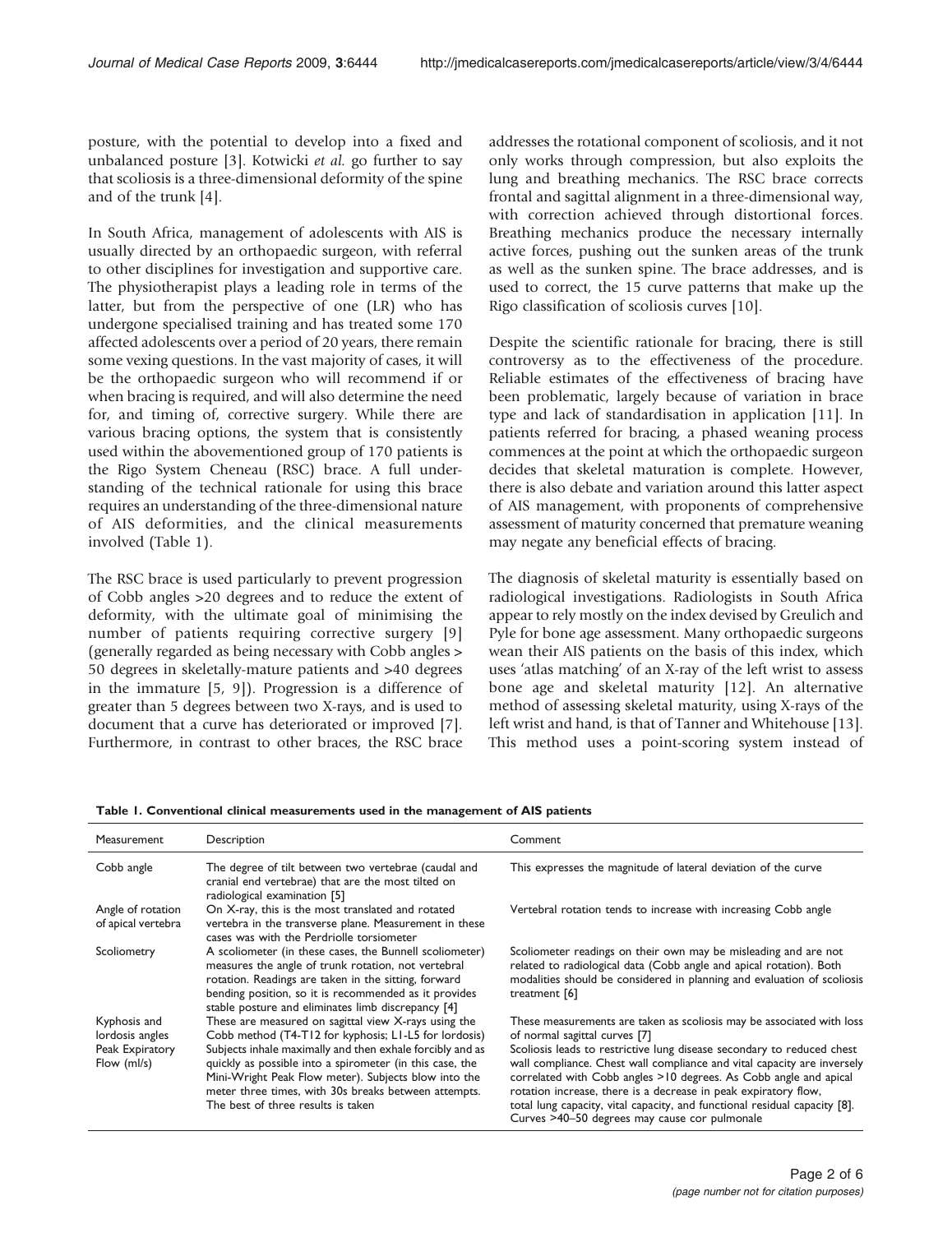matching to an atlas. Several authors have noted the poor correlation between the two methods of bone age assessment, concluding that the Greulich and Pyle method is the less precise of the two [\[13\]](#page-4-0). While perhaps more cumbersome, the Tanner and Whitehouse method is more reproducible, mainly because it takes into account the fact that the bones of the hand and wrist do not necessarily mature at the same rate, and instead of having to make a judgement call as to the best 'atlas match,' Tanner and Whitehouse separated hand from wrist, assigning scores and skeletal maturity to individual bones. Furthermore, it has been reported that the digits are more reliable indicators of maturity than the carpus.

Having noted that the bones of the hand and wrist may differ in terms of skeletal maturity, the inevitable question is how well the hand and wrist will predict axial maturity. In this regard, a more appropriate system for assessing skeletal maturity in AIS appears to be assignment of a grade using the Risser Sign. This five-point grading system has been shown to be valuable in the determination of skeletal maturity and prediction of spinal curve progression [\[14](#page-5-0)]. While not used extensively in South Africa by orthopaedic surgeons or radiologists in determining when to initiate weaning from a brace, it has nevertheless been used by the first author (LR) as an adjunct to conventional measurements. The Risser Sign is defined by the amount of calcification in the iliac apophysis and tracks progressive anterolateral to posteromedial ossification. Risser 1 signifies ≤25% ossification, whereas at Risser 5, the iliac apophysis has fused to the iliac crest after 100% ossification. Several studies have evaluated the reliability of the Risser Sign, with most supporting the methodology [\[13,](#page-4-0) [14](#page-5-0)]. The Risser Sign is considered a less reliable indicator in boys, with ossification starting relatively early with respect to further growth potential.

Adding to the problem of accurate staging of skeletal maturation is apophyseal image variation according to the radiological view. The appearance of the iliac apophysis on posterior-anterior X-rays cannot be used as a reliable indicator of skeletal maturity because the full length of the iliac apophysis cannot be adequately visualised. When compared to the more accurate anterior-posterior (A-P) views, there is a distortion of the iliac apophysis, with the medial and lateral aspects superimposed over the ilium. The authors (LR and RB) use a coned view, A-P including only the iliac crest to avoid irradiating the gonads.

The timing of weaning from a brace is important to physiotherapists treating adolescents with scoliosis, particularly since several have reported back to the referring orthopaedic surgeons that early weaning has been associated with reversal of gains achieved during bracing. Two cases are presented to illustrate this point.

#### Case presentation

Both cases were initially treated with bracing on the instructions of the consulting orthopaedic surgeon, but were only referred to the specialist physiotherapist (LR) some time later. For reasons given below, bracing was continued. However, the point to be made in presenting these cases relates more to the different weaning criteria that were applied. The same assessor was responsible for all measurements in both cases (RB). There is evidence to show that intra-observer variation for a single X-ray tends to be <2 degrees, whereas interobserver variation can range from 2 to 10 degrees [\[7\]](#page-4-0). X-rays and measurements were taken at the same time of day. Both girls wore the brace for  $\pm 20$  hours a day (as recorded in a diary that is a standard requirement in the physiotherapy practice involved in this report). Standard treatment also involved a specific set of exercises that has been developed by this practice and is the subject of a separate research report. An information leaflet on scoliosis and its benign nature was given to patients and parents. Ethical clearance was obtained from the Committee for Research on Human Subjects at the University of the Witwatersrand (Reference M060702).

#### Case 1

At 14.75 years of age, this girl was first diagnosed with scoliosis. According to the Rigo classification, she suffered from a double major thoracic and lumbar curve [\[10\]](#page-4-0). Thoracic Cobb angle was 28 degrees (T3-T11) and lumbar Cobb angle was 15 degrees (T12-L4). She was Risser 2 and menarche had been at 13 years. She was referred for bracing by the orthopaedic surgeon despite not qualifying for a brace according to best practice guidelines [\[1\]](#page-4-0). Her progression risk was 50% and a scoliosis intensive rehabilitation program was not offered to her. A Boston brace was worn for 11 months, after which it was removed because of pain and discomfort. The pain continued and she was unhappy with her cosmetic outcome. Following consultation with the orthopaedic surgeon, the young girl was referred to this practice and treated by LR. An RSC brace was applied together with physiotherapy. Indication for the brace at this stage (15.67 years) was presentation of an adolescent with scoliosis and chronic pain (SOSORT guideline category VI [\[1\]](#page-4-0)). Sexual and skeletal maturity measurements were at Tanner 4 and Risser 4, respectively. Measurements taken immediately before RSC bracing are shown in [Table 2.](#page-3-0)

After 7 months of wearing the brace, the treating orthopaedic surgeon gave instructions to initiate weaning on the basis of the Greulich and Pyle Index. While the wrist was totally fused, iliac examination showed a Risser Sign of 4+. At the start of weaning, the lumbar Cobb angle had improved by 4 degrees, scoliometer readings had improved slightly, and there was a 20.5% improvement in peak flow. However, during the weaning process, the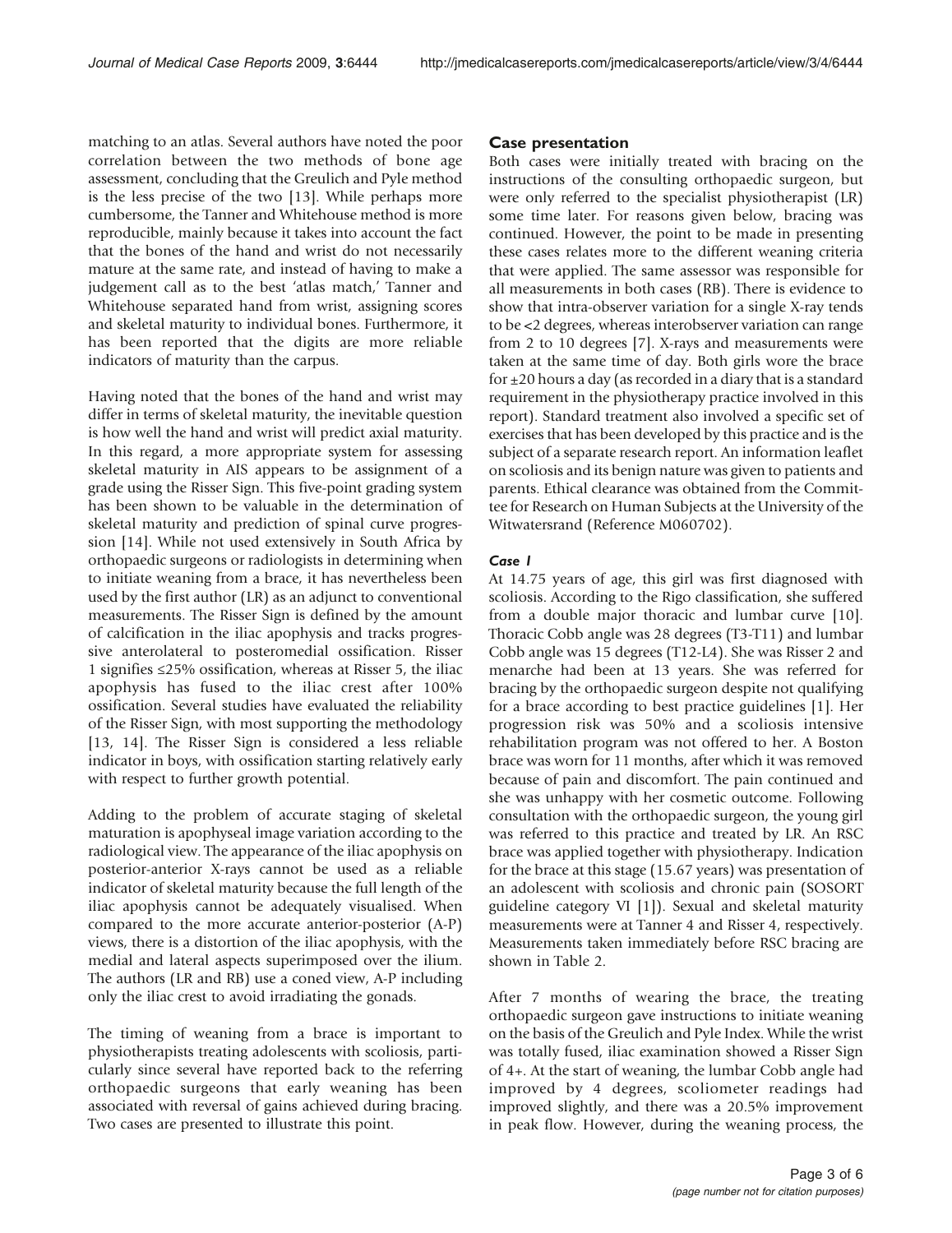|                                          | Initial<br>measurements | Weaning after<br>7 months | At Risser 5 |
|------------------------------------------|-------------------------|---------------------------|-------------|
| Cobb angle (degrees)                     |                         |                           |             |
| - Thoracic                               | $19(T3-T11)$            | 20                        | 26          |
| - Lumbar                                 | $21$ (T12-L4)           | 17                        | 18          |
| Rotation of apical<br>vertebra (degrees) |                         |                           |             |
| - Thoracic                               | 10(T8)                  | 10                        | 10          |
| - Lumbar                                 | 15(L1)                  | 15                        | 15          |
| Scoliometer (degrees)                    |                         |                           |             |
| - Thoracic                               | 7                       | 5                         | 7           |
| - Lumbar                                 | 5                       | 3                         | 4           |
| Peak flow (ml/s)                         | 390                     | 470                       | 480         |
| Height (cm)                              | 159.3                   | 158                       | 159         |
| Kyphosis (degrees)                       |                         | 24                        | 31          |
| Lordosis (degrees)                       |                         | 50                        | 51          |

<span id="page-3-0"></span>Table 2. Clinical measurements in Case 1 at onset of RSC bracing and subsequently

Cobb angle deteriorated by 6 degrees and scoliometer readings reverted to baseline levels. The patient was completely out of the brace after a further 6 months, at which point she had not yet reached Risser 5. In other words, there was at least an 11-month discrepancy in maturation between the Greulich and Pyle and Risser measures. While one might have expected some linear growth in a woman who had not yet reached skeletal maturity, the absence of any change in height can be attributed to the progressive spinal deformity. The patient was pain free at the end of brace weaning.

#### Case 2

At 14.25 years of age, this girl was diagnosed with scoliosis (a double major thoracic and lumbar curve). Thoracic Cobb angle was 24 degrees (T4-T10) and lumbar Cobb angle was 30 degrees. She was Risser 0 and menarche had been at 13 years. These parameters placed her at 90% risk of progression, according to category IIe of the SOSORT guidelines [\[1\]](#page-4-0) and she was referred for treatment with a Milwaukee brace. At 16 years, she had been weaned from the Millwaukee brace, but thoracic Cobb angle then progressed from 11 to 15 degrees and lumbar Cobb angle progressed from 18 to 24 degrees. The parents and girl were very unhappy with this result and her cosmetic outcome, and were concerned about further progression. They consulted another surgeon who referred her to this practice. She was then put into an RSC brace with physiotherapy (at 16.8 years). Sexual and skeletal maturity measurements placed her at Tanner 4 and Risser 4+, respectively. Measurements taken before going into the RSC brace are shown in Table 3.

A wrist X-ray after 6 weeks of wearing the brace showed that the radius had fused, however, the orthopaedic surgeon permitted full-time bracing to continue (20 hours per day) for 10 months. Initiation of weaning

| Table 3. Clinical measurements in Case 2 at onset of RSC |  |  |
|----------------------------------------------------------|--|--|
| bracing and subsequently                                 |  |  |

|                       | Initial<br>measurements | Weaning<br>after 10<br>months and<br>at Risser 5 | Final<br>measurements<br>after weaning<br>for 12 months |
|-----------------------|-------------------------|--------------------------------------------------|---------------------------------------------------------|
| Cobb angle (degrees)  |                         |                                                  |                                                         |
| - Thoracic            | $15(T4-T10)$            | 13                                               | 15                                                      |
| - Lumbar              | $24$ (TII-L4)           | 17                                               | 17                                                      |
| Rotation of apical    |                         |                                                  |                                                         |
| vertebra (degrees)    |                         |                                                  |                                                         |
| - Thoracic            | 10(78)                  | 10                                               | 10                                                      |
| - Lumbar              | 15(L2)                  | 5                                                | 10                                                      |
| Scoliometer (degrees) |                         |                                                  |                                                         |
| - Thoracic            | 13                      | 6                                                | 6                                                       |
| - Lumbar              | 4                       | 5                                                | 5                                                       |
| Peak flow (ml/s)      | 400                     | 440                                              | 440                                                     |
| Height (cm)           | 161.2                   | 161.6                                            | 161.7                                                   |
| Kyphosis (degrees)    | 33                      | 33                                               | 33                                                      |
| Lordosis (degrees)    | 35                      | 45                                               | 43                                                      |

(based on Risser 5 and static height for 6 months) was started after 10 months of bracing and exercise, and continued over the subsequent 12 months. Table 3 shows that, in this patient, the progress made during full-time bracing was maintained during the weaning process. Final measurements showed improvements from baseline in lumbar Cobb angle and rotation, scoliometer readings, and peak flow. However, there was some worsening of the lordosis when compared against baseline. Finally, the patient was happy with her result and cosmetic outcome.

#### **Discussion**

Results of conservative management programmes (typically involving bracing and exercises) include improved postural balance, a reduction in vertebral rotation [\[8\]](#page-4-0), decreased pain, cosmetic and often actual improvement in the extent of deformity, increased chest expansion and vital capacity, improvement in psychological distress, and a reduced rate of curve progression [\[9](#page-4-0)]. Skeletal maturity represents a point beyond which one is unlikely to continue to modify the pathological process, but as pointed out in the introductory section, the correct timing of the weaning process is a subject of debate and controversy.

In Europe, there is no consensus about weaning. For example, Rigo in Spain weans at around Risser 4+ and, provided that patients are compliant, continues with bracing for 16 hours per day for 6 to 12 months. Hoppenfeld et al. found that the mean linear growth rate of girls after Risser 4 was 1.75cm and of boys was 2.46cm [[15\]](#page-5-0). They found no growth after Risser 5, or after closure of the rib epiphyses or proximal humeral growth plates, and therefore concluded that other growth centres should be evaluated in conjunction with serial height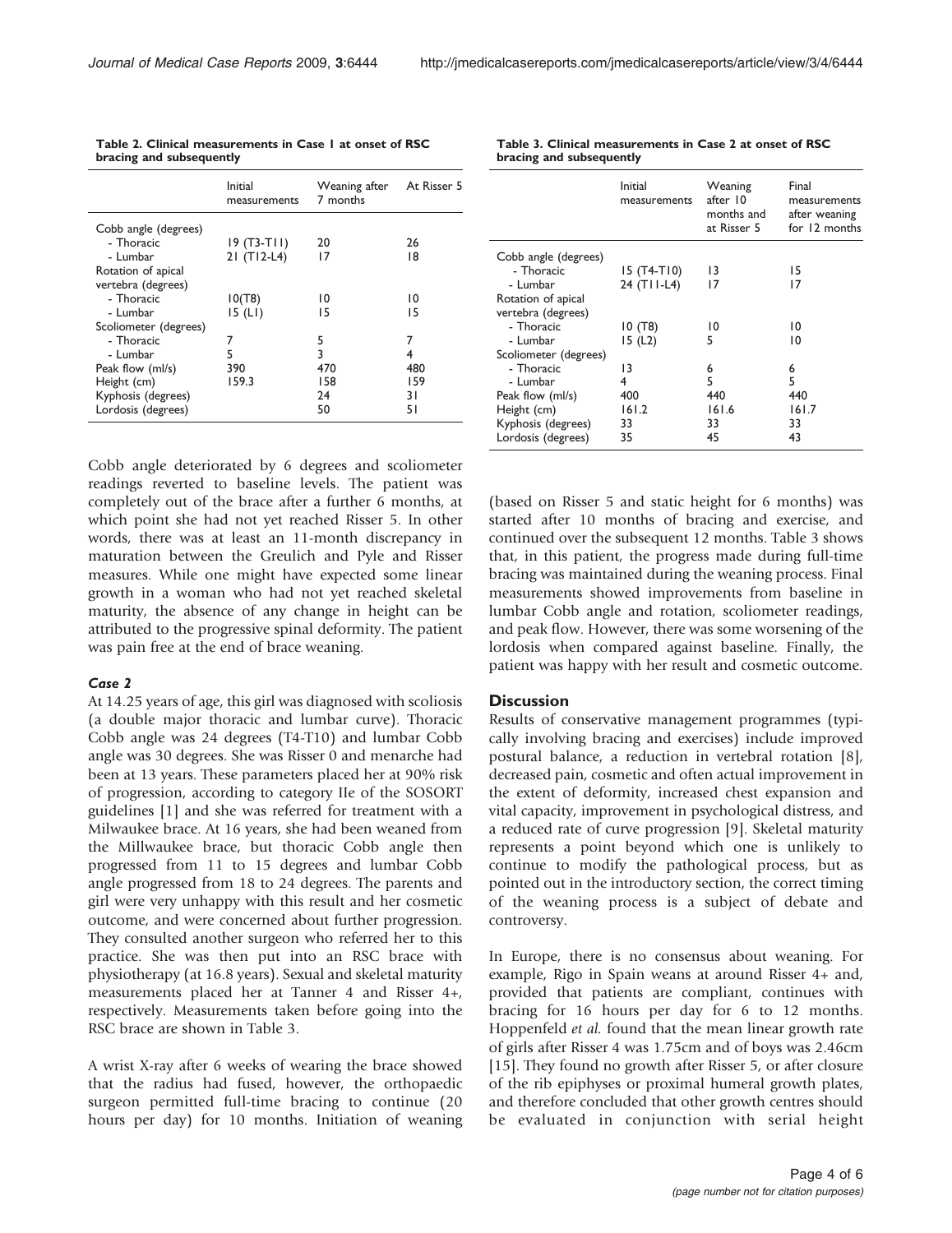<span id="page-4-0"></span>measurements in the determination of skeletal maturity. The upshot of the above is that the data indicate that bracing may be required for longer than previously thought, and as communicated by Rigo (personal communication), this is not easily accepted by late adolescents.

According to the management diaries kept by the two patients in this report, compliance was good during both 'full-time' bracing (targeted at 20 hours per day) and during the weaning processes. Compliance on its own is important in preventing progression of scoliosis, while the combination of compliance and initial correction has been shown to improve Cobb angle by an average of 7 degrees [[16](#page-5-0)]. However, the variable under discussion here is the timing of initiation of the weaning process. In the first case, the patient was weaned according to the Greulich and Pyle Index and, as shown in [Table 2](#page-3-0), clinical gains made during the first phase appeared to be lost during the weaning process. There was at least an 11-month gap between fusion of the wrist and fusion of the iliac apophysis, the patient's thoracic Cobb angle progressed during weaning, and she was out the brace before reaching Risser 5. In the second case, weaning was commenced at Risser 5 and static height for 6 months, and therapeutic gains were maintained after complete weaning. Lumbar Cobb angle improved by 7 degrees. and scoliometer readings, lumbar apical rotation and peak flow all improved ([Table 3](#page-3-0)). The difference between wrist maturation and iliac maturation was also present in this patient, with the wrist fused 8.5 months before reaching Risser 5.

### **Conclusions**

Reliable methods are needed to assess skeletal maturity because premature weaning from a brace can reverse clinical gains that have been achieved. It would appear that no single method of determining skeletal maturity is completely reliable in deciding when to initiate weaning. The Tanner and Whitehouse method appears to be superior to that of Greulich and Pyle, but iliac ossification and apophyseal maturity as proposed by Risser would seem to be more appropriate since they involve sites that are closer to the area of interest. Even so, there are data to suggest that additional information should be sought from other growth sites, and that serial height measurements should be included. Weaning from a brace should not be a hurried process, but it is acknowledged that compliance can be problematic in AIS patients. On the other hand, our experience is that in a supportive environment, it is indeed possible to facilitate compliance well into the late teens.

### Consent

Written informed consent was obtained from the patients and their parents for publication of this case report and any accompanying images. A copy of the written consent is available for review by the Editor-in-Chief of this journal.

#### Competing interests

The authors declare that they have no competing interests.

#### Authors' contributions

LR designed the study, applied the exercise routine, acquired, analysed and interpreted the data, drafted the manuscript, and gave final approval of the version to be published. AR interpreted the data, revised the manuscript, and gave final approval of the version to be published. AS assisted with study design and drafting of the manuscript, and gave final approval of the version to be published. RB assisted with study design, collection and interpretation of data, and gave final approval of the version to be published.

#### References

- 1. Weiss H-R, Negrini S, Rigo M, Kotwicki T, Hawes MC, Grivas TB, Maruyama T, Landauer F: Indications for conservative management of scoliosis (guidelines). Scoliosis 2006, 1:5.[http://www. scoliosisjournal.com/content/1/1/5]
- 2. Lonstein JE, Carlson JM: The prediction of curve progression in untreated scoliosis during growth. J Bone Joint Surg Am 1984, 66:1061-1071.
- 3. Hawes MC: The use of exercises in the treatment of scoliosis: An evidence-based critical review of the literature. Pediatr Rehabil 2003, 6:171-182.
- 4. Kotwicki T, Chowanska J, Kinel E, Lorkowska M, Stryla W, Szula A: Sitting forward bending position versus standing position for studying the back shape in scoliotic children. In SOSORT (Society on Scoliosis Orthopedic and Rehabilitation Treatment) Conference: 13–15 May 2007; Boston, USA. Scientific Program Abstracts: 242.
- 5. Newton PO, Wenger DR: Idiopathic & congenital scoliosis. In Lowell & Winter's Pediatric Orthopedics. 5th edition. Edited by Morrissey RT, Weinstein SL. Philadelphia, PA: Lippincott, Williams & Wilkins; 2001:18.
- 6. Kinel E, Kotwicki T, Stryla W, Szulc A: Adolescent girls with scoliosis treated with TSLO brace reveal less clinical deformity than non-treated girls having similar Scoliosis angle. In SOSORT Conference:13-15 May 2007; Boston, USA. Scientific Program Abstracts: 223.
- 7. Hawes MC: Scoliosis and the Human Spine. Tucson, AZ, USA: West Press; 2002:7-9.
- 8. Weiss HR: Rehabilitation of adolescent patients with scoliosis what do we know? A review of the literature. Pediatr Rehabil 2003, 6(3–4):183-194.
- 9. Rigo M: Radiological & cosmetic improvement 2 years after brace weaning - a case report. Pediatr Rehabil 2003, 6(3-4):195-199.
- 10. Rigo M: Idiopathic scoliosis. In The Rigo System Cheneau Brace Instructional Course: 1–9E. Barcelona, Spain: Salva Spinal Deformities Rehabilitation Institute; 2005:30-36.
- 11. Rowe DE, Bernstein SM, Riddick MF, Adler F, Emans JB, Gardner-Bonneau D: A meta-analysis of the efficacy of non-operative treatments for idiopathic scoliosis. J Bone Joint Surg Am 1997: 79:664-674.
- 12. Groell R, Lindbichler F, Riepl T, Gherra L, Roposch A, Fotter R: The reliability of bone age determination in central European children using Greulich and Pyle method. Br | Radiol 1999, 72 (857):461-464.
- 13. Bull RK, Edwards PD, Kemp PM, Fry S, Hughes A: Bone age assessment: a large-scale comparison of Greulich and Pyle Index and Tanner and Whitehouse Methods. Arch Dis Child 1999, 81:172-173.